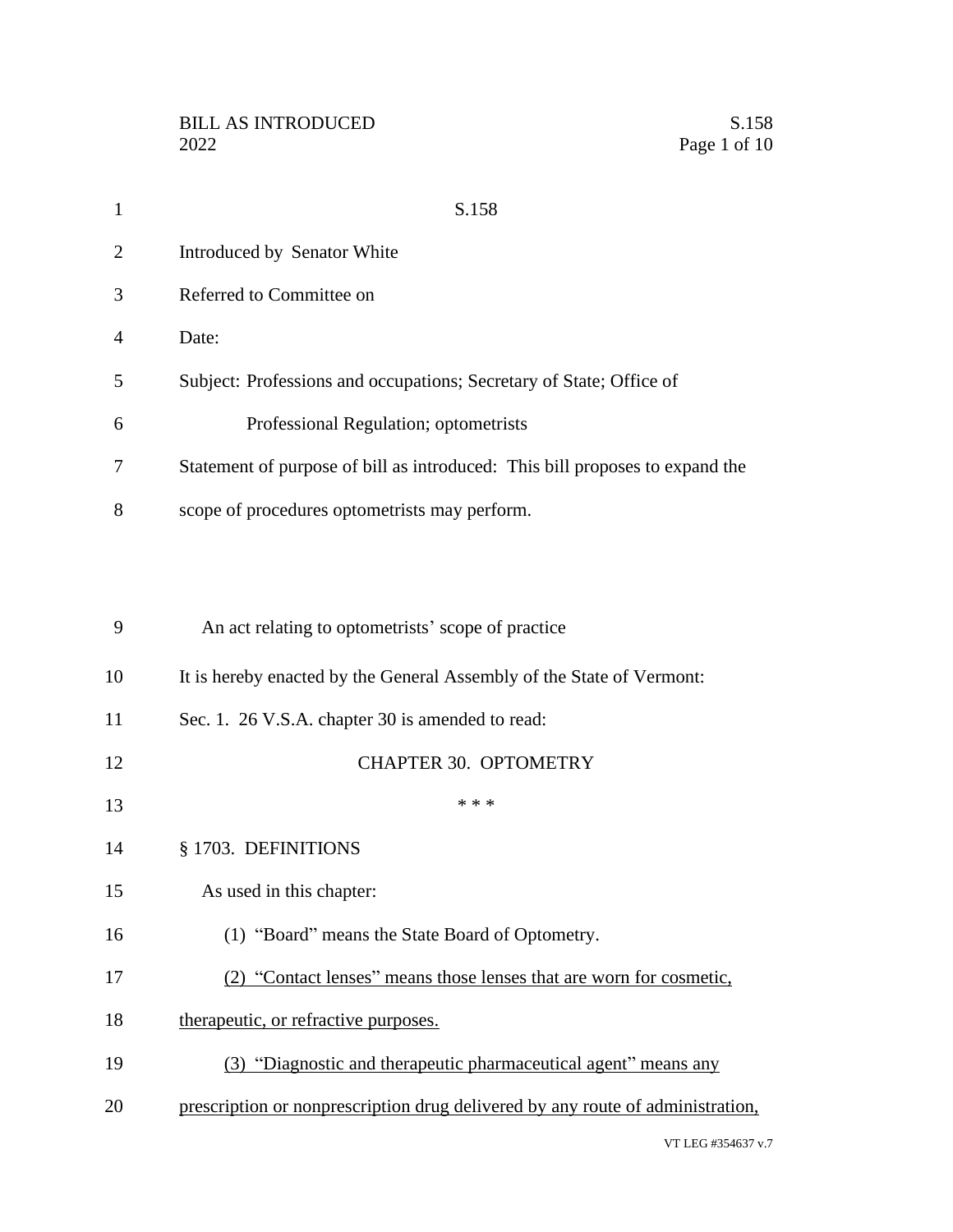| $\mathbf{1}$   | used or prescribed for the diagnosis, treatment, prevention, or mitigation of  |
|----------------|--------------------------------------------------------------------------------|
| $\overline{2}$ | abnormal conditions and diseases of the human eye and its adnexa, and visual   |
| 3              | system or those that may be used for such purposes, and approved narcotics     |
| 4              | when used in the treatment of disorders or diseases of the eye and its adnexa. |
| 5              | It shall not include any drug or other substance listed in Schedule I of the   |
| 6              | federal Uniformed Controlled Substances law that shall be prohibited from use  |
| 7              | by a licensed doctor of optometry.                                             |
| 8              | $(2)(A)$ The "practice of optometry" means any one or combination of           |
| 9              | the following practices:                                                       |
| 10             | (A) Examining the human eyes and visual system for purposes of:                |
| 11             | (i) diagnosing refractive and functional ability; or                           |
| 12             | (ii) diagnosing the presence of eye and adnexa disease or injury,              |
| 13             | treating the disease or injury with the appropriate pharmaceutical agents and  |
| 14             | procedures in accordance with this chapter, and making referrals to the        |
| 15             | appropriate health care provider when warranted.                               |
| 16             | (B) Diagnosing and correcting anomalies of the refractive and                  |
| 17             | functional ability of the visual system and the enhancement of visual          |
| 18             | performance including the following:                                           |
| 19             | (i) prescribing and using ophthalmic lenses, prisms, autorefractor             |
| 20             | or other automatic testing devices, frames, ophthalmic aids, and prosthetic    |
| 21             | materials as consistent with the health of the eye;                            |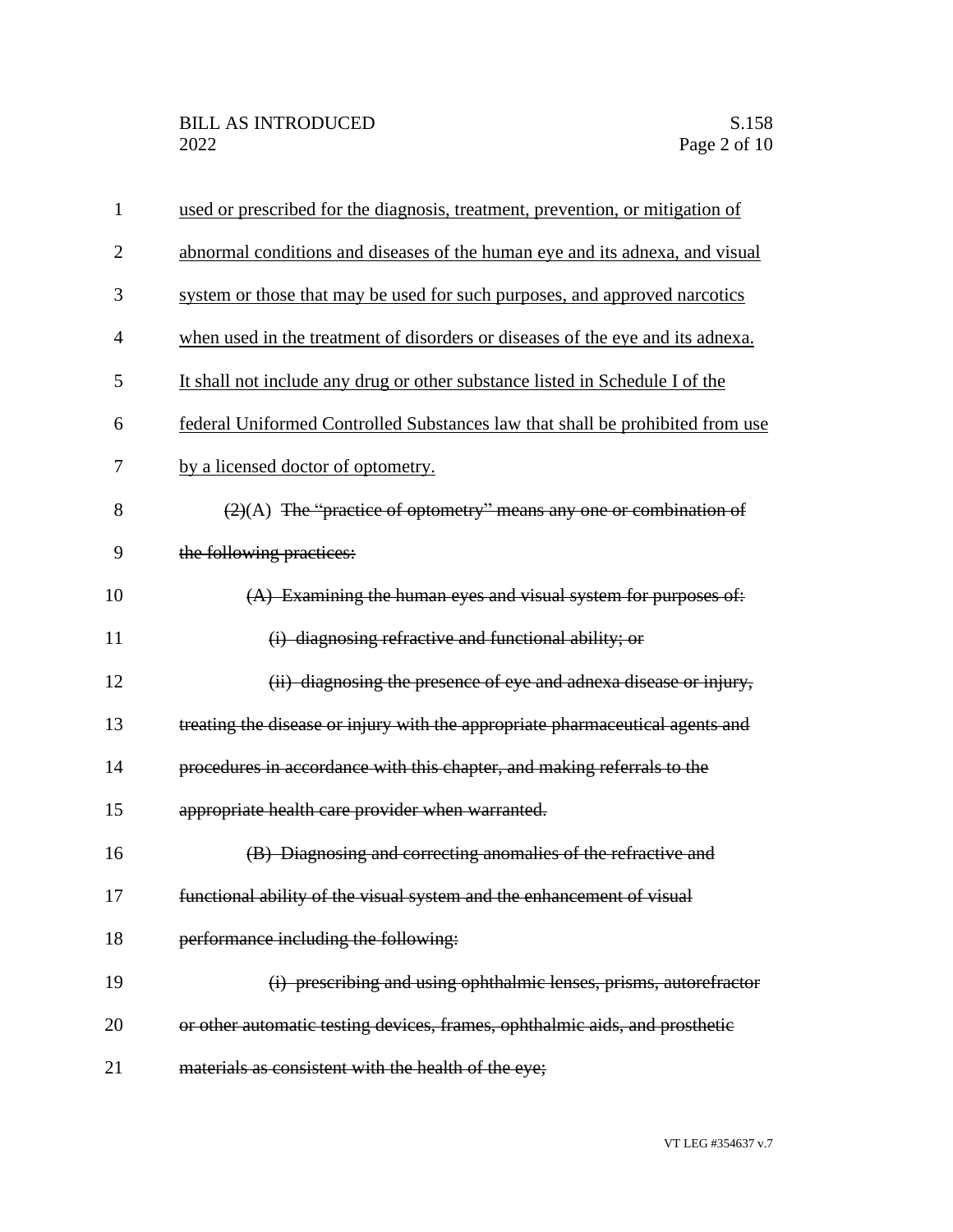| 1              | (ii) prescribing and employing contact lenses; and                                     |
|----------------|----------------------------------------------------------------------------------------|
| $\overline{2}$ | (iii) administering visual training, vision therapy, orthoptics, and                   |
| 3              | pleoptics.                                                                             |
| $\overline{4}$ | (C) Prescribing appropriate pharmaceutical agents for the diagnosis,                   |
| 5              | management, and treatment of the eye and adnexa.                                       |
| 6              | (D) Removing superficial foreign bodies from the eye and adnexa;                       |
| 7              | epilating the eyelashes, including by electrolysis; and punctal dilation, lacrimal     |
| 8              | irrigation, and punctal plugs insertion.                                               |
| 9              | (E) Managing the following types of glaucoma in patients who are 16                    |
| 10             | years of age or older:                                                                 |
| 11             | (i) adult primary open angle glaucoma;                                                 |
| 12             | (ii) exfoliative glaucoma;                                                             |
| 13             | (iii) pigmentary glaucoma;                                                             |
| 14             | (iv) low tension glaucoma;                                                             |
| 15             | (v) inflammatory (uveitic) glaucoma; and                                               |
| 16             | (vi) emergency treatment of angle closure glaucoma.                                    |
| 17             | $\left(\frac{3}{4}\right)$ "Director" means the Director of the Office of Professional |
| 18             | Regulation.                                                                            |
| 19             | $(4)(5)$ "Financial interest" means being:                                             |
| 20             | (A) a licensed practitioner of optometry; $\Theta$ <b>r</b>                            |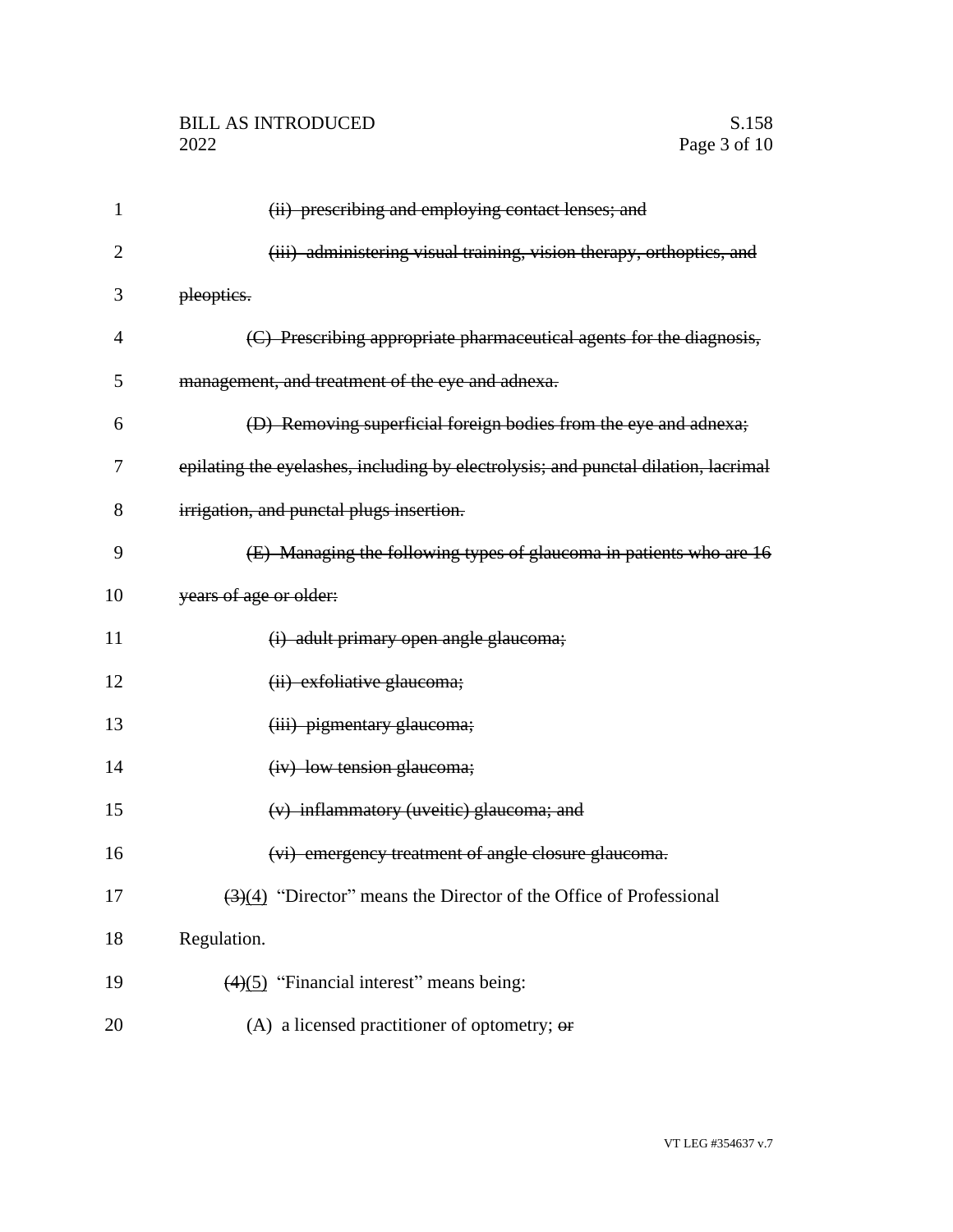## BILL AS INTRODUCED<br>2022 Page 4 of 10

| $\mathbf{1}$   | (B) a person who deals in goods and services that are uniquely                  |
|----------------|---------------------------------------------------------------------------------|
| $\overline{2}$ | related to the practice of optometry; or                                        |
| 3              | (C) a person who has invested anything of value in a business that              |
| $\overline{4}$ | provides optometric services.                                                   |
| 5              | (5) "Contact lenses" means those lenses that are worn for cosmetic,             |
| 6              | therapeutic, or refractive purposes.                                            |
| 7              | (6) "Ophthalmic surgery" means a procedure upon the human eye and               |
| 8              | adnexa in which in vivo tissue is injected, cut, burned, frozen, sutured,       |
| 9              | vaporized, coagulated, or photodisrupted by the use of surgical instrumentation |
| 10             | such as, but not limited to, a scalpel, cryoprobe, laser, electric cautery, or  |
| 11             | ionizing radiation.                                                             |
| 12             | $(7)(A)$ The "practice of optometry" means any one or combination of            |
| 13             | the following practices:                                                        |
| 14             | (i) employing primary eye care procedures, including the                        |
| 15             | prescription of diagnostic and therapeutic pharmaceutical agents, medical       |
| 16             | devices and ophthalmic surgery, and measuring the powers and range of vision    |
| 17             | of the human eye using subjective and objective means, including the use of     |
| 18             | lenses and prisms before the eye and auto-refractors and other automated        |
| 19             | testing devices to determine its accommodative and refractive state and general |
| 20             | scope of function;                                                              |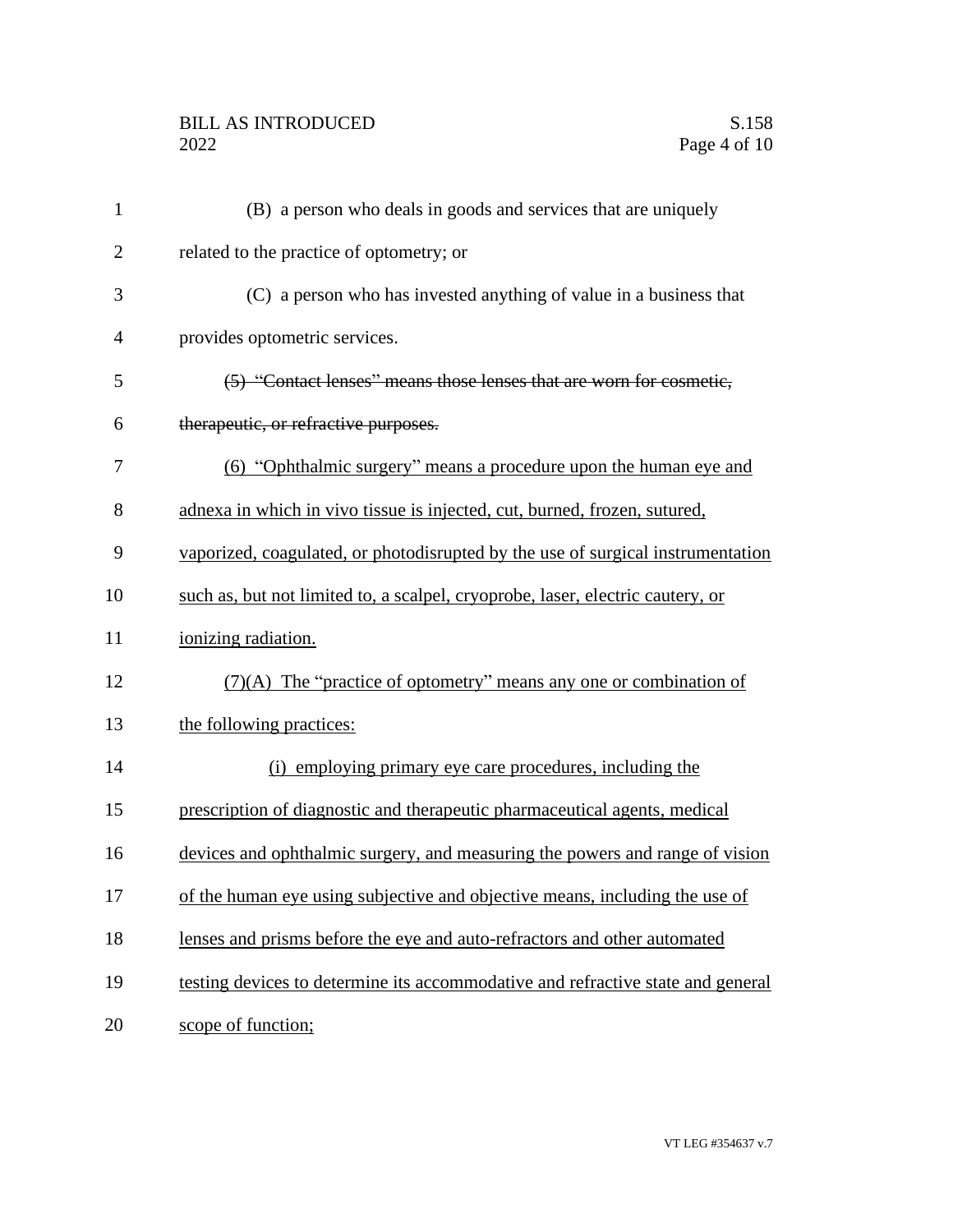| $\mathbf{1}$ | (ii) the adaptation, sale, and dispensing of frames and lenses in all             |
|--------------|-----------------------------------------------------------------------------------|
| $\mathbf{2}$ | their forms, including plano or zero power contact lenses, to overcome errors     |
| 3            | of refraction and restore as near as possible normal human vision, or for         |
| 4            | orthotic, prosthetic, therapeutic, or cosmetic purposes with respect to contact   |
| 5            | lenses;                                                                           |
| 6            | the examination, diagnosis, and treatment of abnormal<br>(iii)                    |
| 7            | conditions and diseases of the human eye, its adnexa, and visual system,          |
| 8            | including the use or prescription of vision therapy, ocular exercises,            |
| 9            | rehabilitation therapy, subnormal vision therapy, ordering of appropriate         |
| 10           | diagnostic lab or imaging tests, and the dispensing of samples to initiate        |
| 11           | treatment, and:                                                                   |
| 12           | (I) the management of glaucoma in patients who are 16 years                       |
| 13           | of age or older; and                                                              |
| 14           | (II) the removal of superficial foreign bodies from the eye and                   |
| 15           | adnexa; epilating the eyelashes, including by electrolysis; and punctal dilation, |
| 16           | lacrimal irrigation, and punctal plugs insertion; and                             |
| 17           | (iv) the preoperative and postoperative care for ophthalmic                       |
| 18           | surgery procedures.                                                               |
| 19           | (B) The "practice of optometry" shall include ophthalmic surgery                  |
| 20           | procedures when an applicant has been granted an ophthalmic surgery               |
| 21           | endorsement by the Board pursuant to this chapter.                                |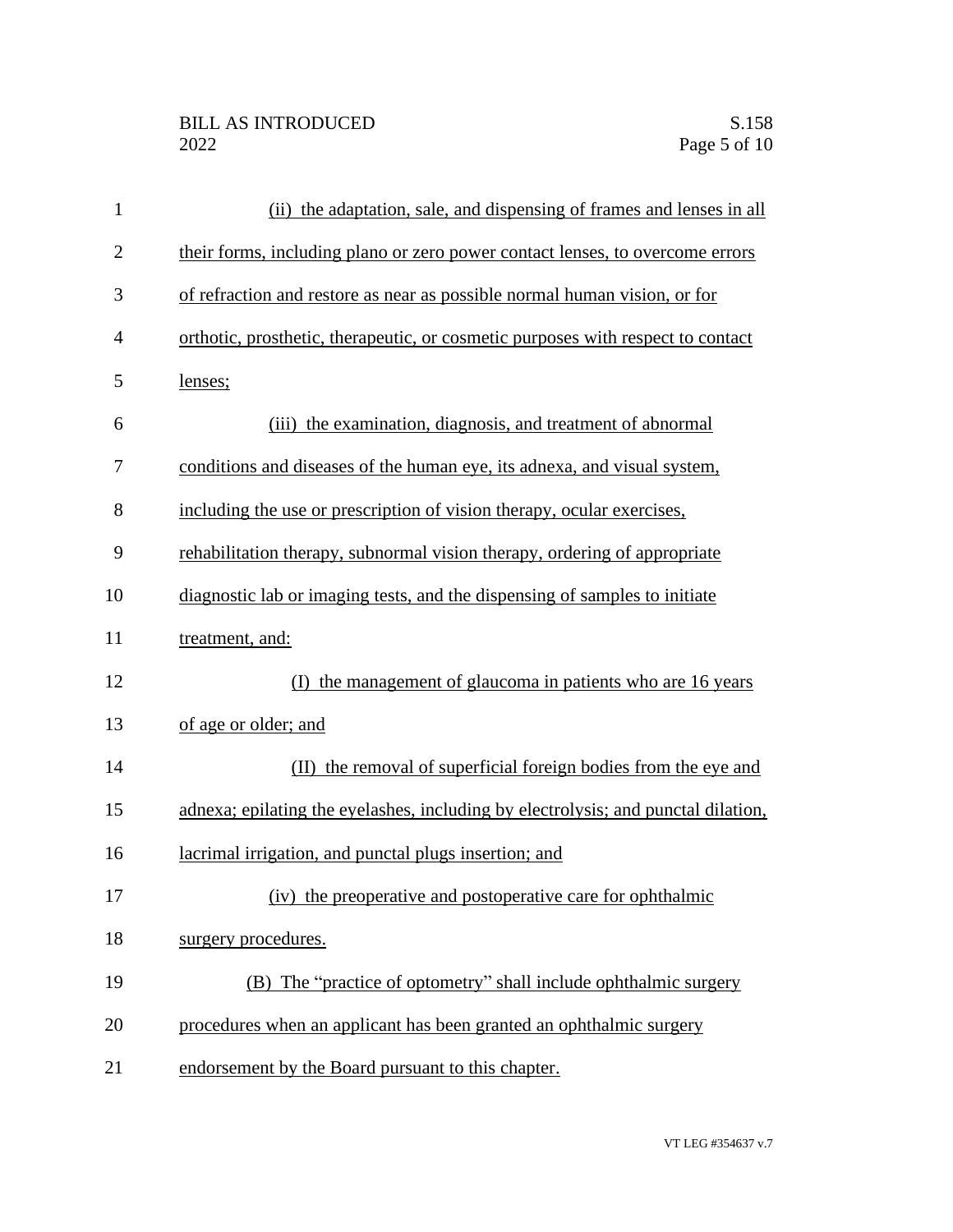## BILL AS INTRODUCED<br>2022 Page 6 of 10

| $\mathbf{1}$   | (C) In a public health emergency, the Commissioner of the                           |
|----------------|-------------------------------------------------------------------------------------|
| $\overline{2}$ | Department of Health may authorize doctors of optometry to administer               |
| 3              | inoculations for systemic health reasons.                                           |
| $\overline{4}$ | * * *                                                                               |
| 5              | § 1717. SPECIALTY ENDORSEMENT; OPHTHALMIC SURGERY                                   |
| 6              | <b>PROCEDURES</b>                                                                   |
| 7              | (a) Qualifications. The Board may grant a specialty endorsement for the             |
| 8              | practice of ophthalmic surgery procedures to a licensee who has successfully        |
| 9              | completed a Council on Optometric Practitioner Education (COPE)-approved            |
| 10             | course in ophthalmic surgery procedures within the preceding two years that         |
| 11             | shall:                                                                              |
| 12             | be provided by an accredited optometry or medical school;                           |
| 13             | (2) be taught by full-time or adjunct faculty members of an accredited              |
| 14             | optometry or medical school;                                                        |
| 15             | (3) be a minimum of 32 clock hours in length; and                                   |
| 16             | (4) meet or exceed the following requirements:                                      |
| 17             | (A) classroom instruction shall cover laser physics, hazards, and                   |
| 18             | safety; biophysics of lasers; laser application in clinical optometry; laser tissue |
| 19             | interactions; laser indications, contraindications, and potential complications;    |
| 20             | gonioscopy; laser therapy for open angle glaucoma and for angle closure             |
| 21             | glaucoma; posterior capsulotomy; common complications for lids, lashes, and         |
|                |                                                                                     |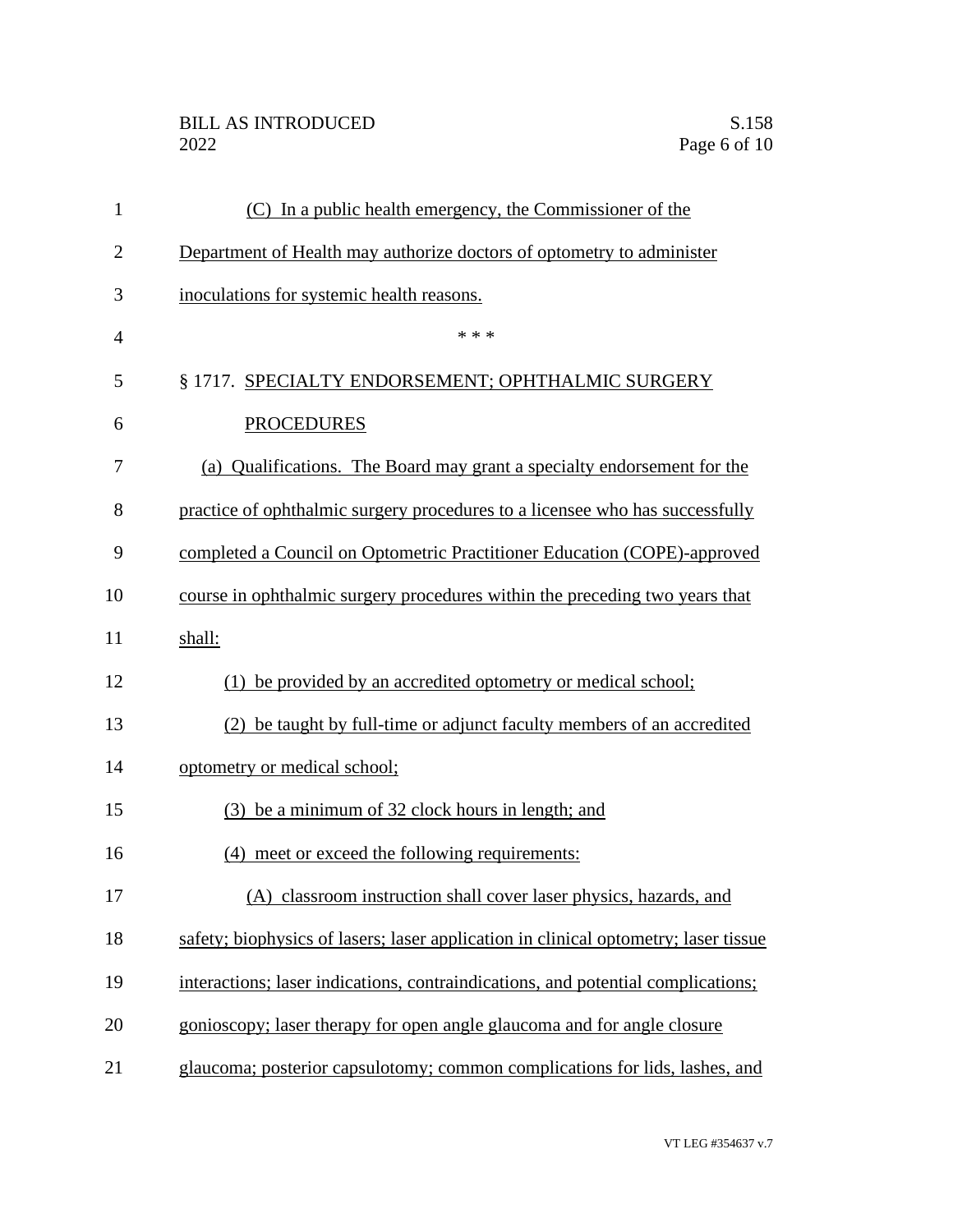| $\mathbf{1}$   | lacrimal; medicolegal aspects of anterior segment procedures; peripheral         |
|----------------|----------------------------------------------------------------------------------|
| $\overline{2}$ | iridotomy; laser trabeculoplasty; minor surgical procedures; overview of         |
| 3              | surgical instruments, asepsis, and OSHA; the surgical anatomy of eyelids;        |
| 4              | emergency surgical procedures; chalazion management; epiluminescence             |
| 5              | microscopy; suture techniques and complications; anaphylaxis and other office    |
| 6              | emergencies; radiofrequency surgery; and postoperative wound care;               |
| 7              | (B) include clinical or laboratory experience, including video tape              |
| 8              | demonstration, in vitro observation or participation, in vivo observation, and a |
| 9              | formal or laboratory practical examination; and                                  |
| 10             | (C) require passage of a written test utilizing the National Board of            |
| 11             | Examiners in Optometry format.                                                   |
| 12             | (b) Scope of practice. A licensee who has been granted an endorsement            |
| 13             | under subsection (a) of this section may practice those ophthalmic surgery       |
| 14             | procedures:                                                                      |
| 15             | (1) within the scope of the licensee's education and training from an            |
| 16             | accredited optometry or medical school; and                                      |
| 17             | (2) for which the licensee has completed not less than six credit hours of       |
| 18             | "Surgery Procedures" continuing education accredited by COPE within the          |
| 19             | previous two years;                                                              |
| 20             | (3) except that a licensee shall not practice any of the following               |
| 21             | procedures:                                                                      |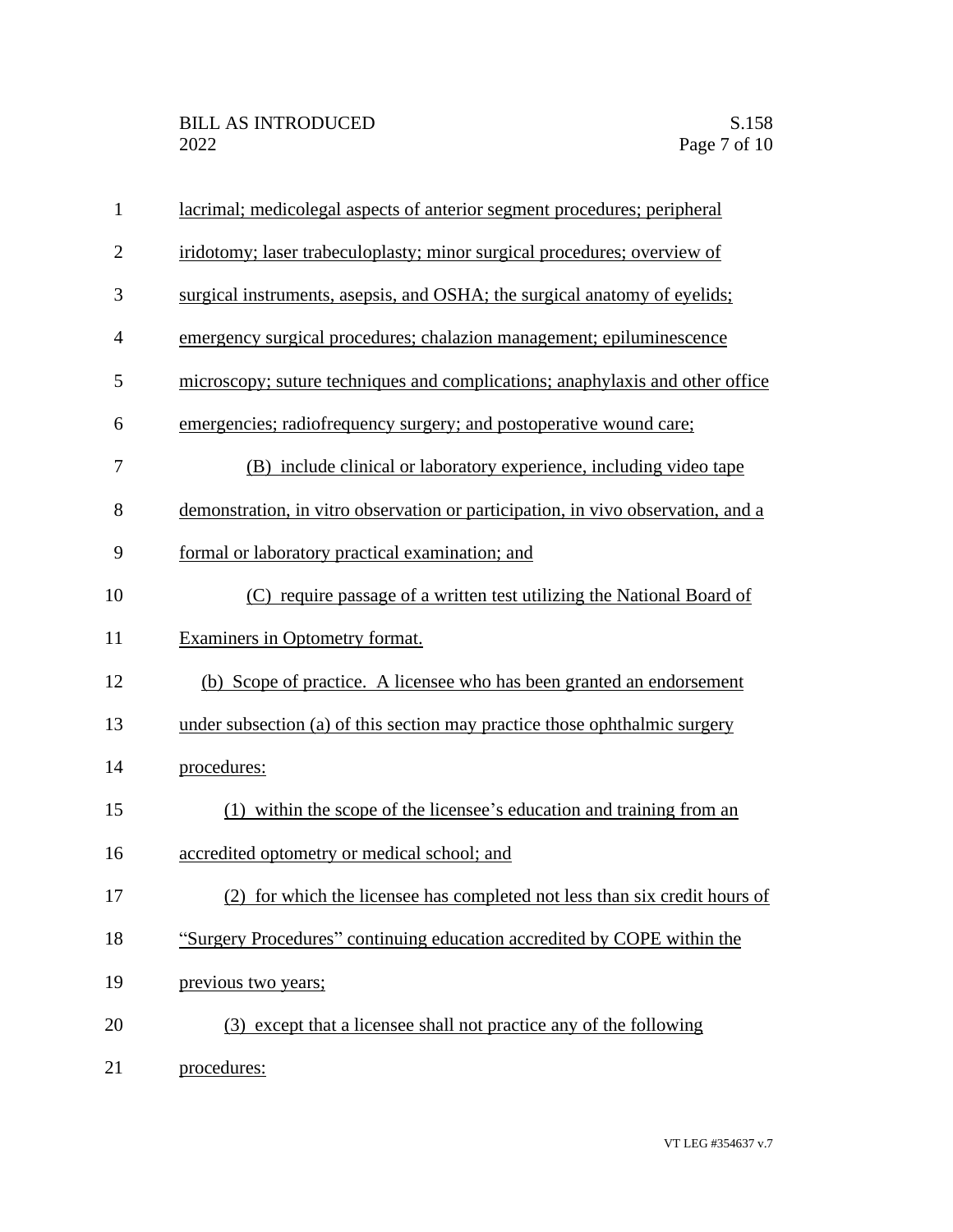| $\mathbf{1}$   | (A) retina laser procedures;                                                    |
|----------------|---------------------------------------------------------------------------------|
| $\overline{2}$ | (B) penetrating keratoplasty or corneal transplant;                             |
| 3              | (C) the administration of general anesthesia;                                   |
| $\overline{4}$ | (D) surgery done with general anesthesia;                                       |
| 5              | (E) surgery related to removal of the eye from a living human being;            |
| 6              | (F) surgery requiring full thickness incision or excision of the cornea         |
| 7              | or sclera other than paracentesis in an emergency situation requiring immediate |
| 8              | reduction of the pressure inside the eye;                                       |
| 9              | (G) surgery requiring incision of the iris and ciliary body, including          |
| 10             | diathermy or cryotherapy;                                                       |
| 11             | (H) surgery requiring incision of the vitreous;                                 |
| 12             | (I) surgery requiring incision of the retina;                                   |
| 13             | (J) surgical extraction of the crystalline lens;                                |
| 14             | (K) surgical intraocular implants;                                              |
| 15             | (L) incisional or excisional surgery of the extraocular muscles;                |
| 16             | (M) surgery of the eyelid for suspect malignancies or for incisional            |
| 17             | cosmetic or mechanical repair of blepharochalasis, ptosis, and tarsorrhaphy;    |
| 18             | (N) surgery of the bony orbit, including orbital implants;                      |
| 19             | (O) incisional or excisional surgery of the lacrimal system other than          |
| 20             | probing or related procedures;                                                  |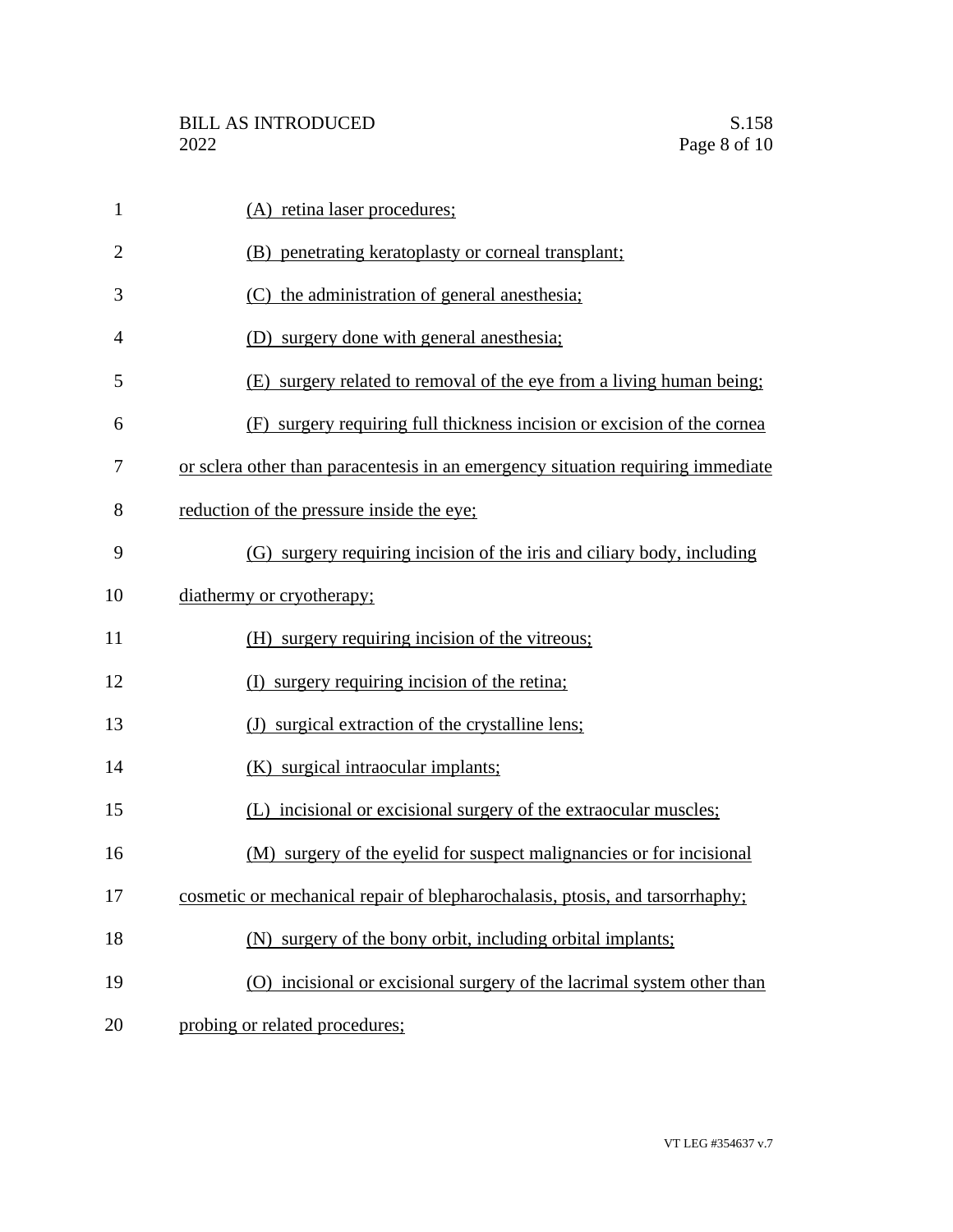| $\mathbf{1}$   | (P) surgery requiring full thickness conjunctive plasty with graft or           |
|----------------|---------------------------------------------------------------------------------|
| $\overline{2}$ | flap; and                                                                       |
| 3              | (Q) pterygium surgery.                                                          |
| $\overline{4}$ | * * *                                                                           |
| 5              | § 1719. UNPROFESSIONAL CONDUCT                                                  |
| 6              | (a) Unprofessional conduct is the conduct prohibited by this section and by     |
| 7              | 3 V.S.A. § 129a, whether committed by a licensee, an applicant, or a person     |
| 8              | who later becomes an applicant.                                                 |
| 9              | (b) Unprofessional conduct means:                                               |
| 10             | (1) Conduct conduct that evidences moral unfitness to practice the              |
| 11             | occupation.; and                                                                |
| 12             | (2) Any any of the following except when reasonably undertaken in an            |
| 13             | emergency situation in order to protect life, health, or property:              |
| 14             | (A) Practicing practicing or offering to practice beyond the scope              |
| 15             | permitted by law-, which includes practicing or offering to practice ophthalmic |
| 16             | surgery procedures without a specialty endorsement;                             |
| 17             | (B) Performing performing treatments or providing services that a               |
| 18             | licensee is not qualified to perform or that are beyond the scope of the        |
| 19             | licensee's education, training, capabilities, experience, or scope of practice. |
| 20             | and                                                                             |